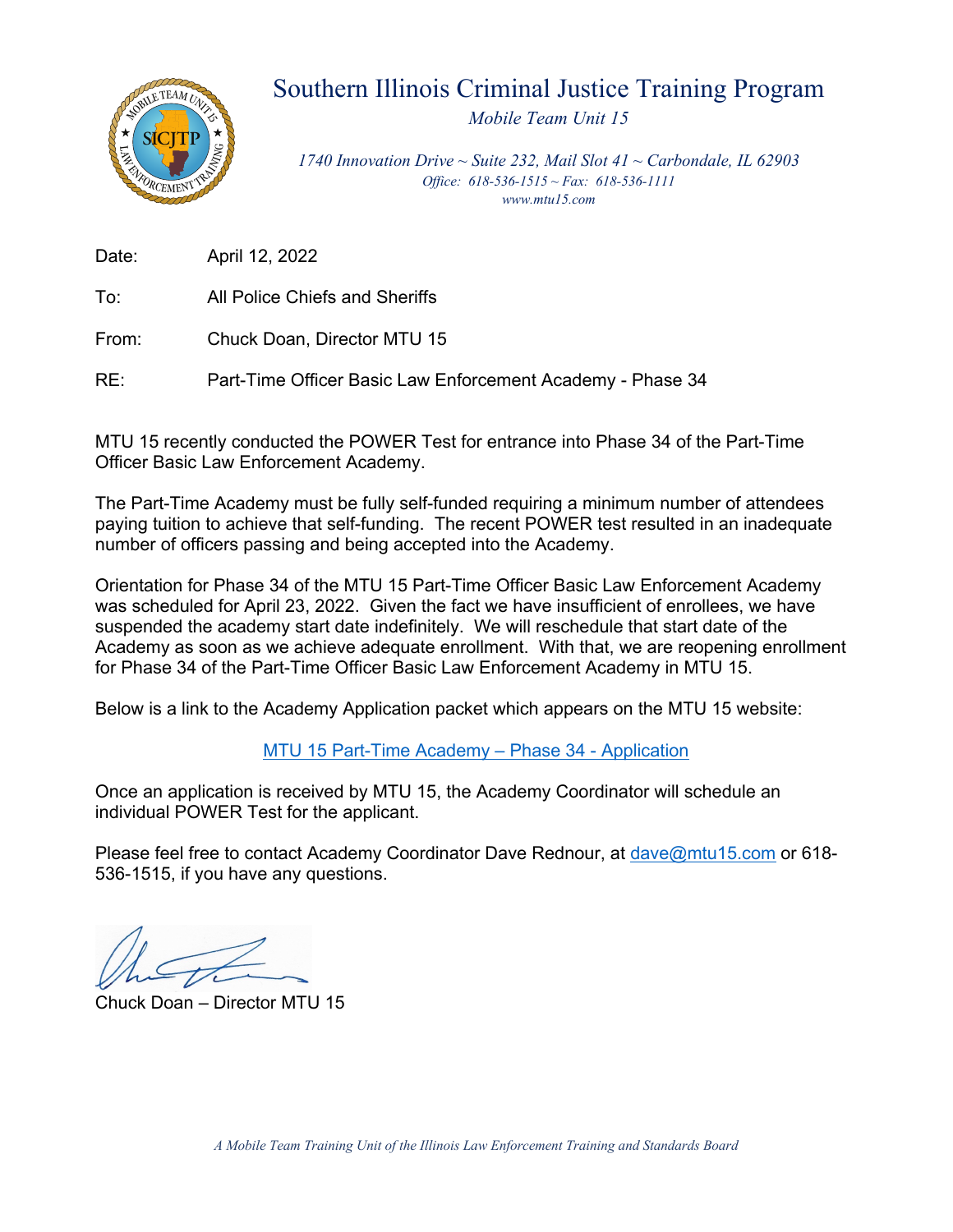

### Southern Illinois Criminal Justice Training Program

*Mobile Team Unit 15*

Part-Time Basic Law Enforcement Academy

**Phase 34 Application Instructions & Information**

**Application**

The six forms included in this document comprise the application for enrollment into *Phase 34* of the MTU 15 Part-Time Basic Law Enforcement Academy (PTBLE). All six forms must be completed and submitted to MTU 15 ASAP. Also included is the *P.O.W.E.R. Test Informational Manual.*

#### **Academy Composition**

The PTBLE Academy is designed to have the same training content as the Full-Time Academy with 560 hours total training hours. The PTBLE Academy will consist of a combination on-line course work and in-person training, which will generally be conducted each Saturday. In addition, applicants will be required to complete the 40 Hour Mandatory Firearms Training (MFT) class separate from the Saturday classroom sessions. MTU 15 conducts multiple MFT classes per year. The 40 hours of the MFT class constitute a portion of the 560 hours of the Academy.

#### **Tuition & Fees**

**POWER Test Fee**: There will be a \$50.00 fee to take the P.O.W.E.R. Test. This will include the initial test and the 72 hour re-take (if necessary). MTU 15 will invoice the Department for the P.O.W.E.R. Test fee upon receipt of the Academy Application.

**Academy Tuition:** Tuition is \$2,000.00. MTU 15 will invoice the Department upon the officer's acceptance to the Academy, after successful completion of the POWER Test.

All tuition & fees must be paid by the agency, and may not be paid, in full or in part, by the officer.

#### **Application Requirements & Deadlines**

**PTBID Number:** Applicants MUST have a PTBID number assigned by the Illinois Law Enforcement Training & Standards Board, at the time this application is submitted.

**POWER Test Fee Payment:** The POWER Test fee must be paid prior to the P.O.W.E.R. Test.

**Tuition Payment:** Full tuition must be paid to MTU 15 prior to Academy Orientation, date TBD.

#### **General Part-Time Academy Requirement & Deadlines**

**POWER Test:** Within 6 months from the recruit's initial date of hire ("Date of Appointment" as listed on Form E), they must successfully pass the POWER test to become enrolled in the Part-Time Academy. A Medical Exam and completion of the Medical Certificate must be conducted within 60 days of the POWER Test. The POWER Test must be successfully completed within 45 days of the Part-Time Academy orientation.

**Completion of PTBLE Academy:** Recruits must complete the PTBLE Academy within 18 months of their Date of Appointment.

**Mandatory Firearms Training:** 40-hour MFT requirement must be met within 6 months from the initial date of hire. (65 ILCS 710/2)

#### **Submission of Application**

The completed Application may be submitted to MTU 15 via US Mail (1740 Innovation Drive, Suite 232 – Mail Slot 41, Carbondale, IL 62903); Fax: 618-536-1111; delivered in person; or emailed to MTU 15 Office Manager Kim Cramer at: kim@mtu15.com.

#### **Questions**

Please direct questions about the PTBLE Academy to *Academy Coordinator*, Mobile Team Unit 15 Field Assistant, Dave Rednour. Office: 618-536-1515, Cell#: 618 713-7049, email: dave@mtu15.com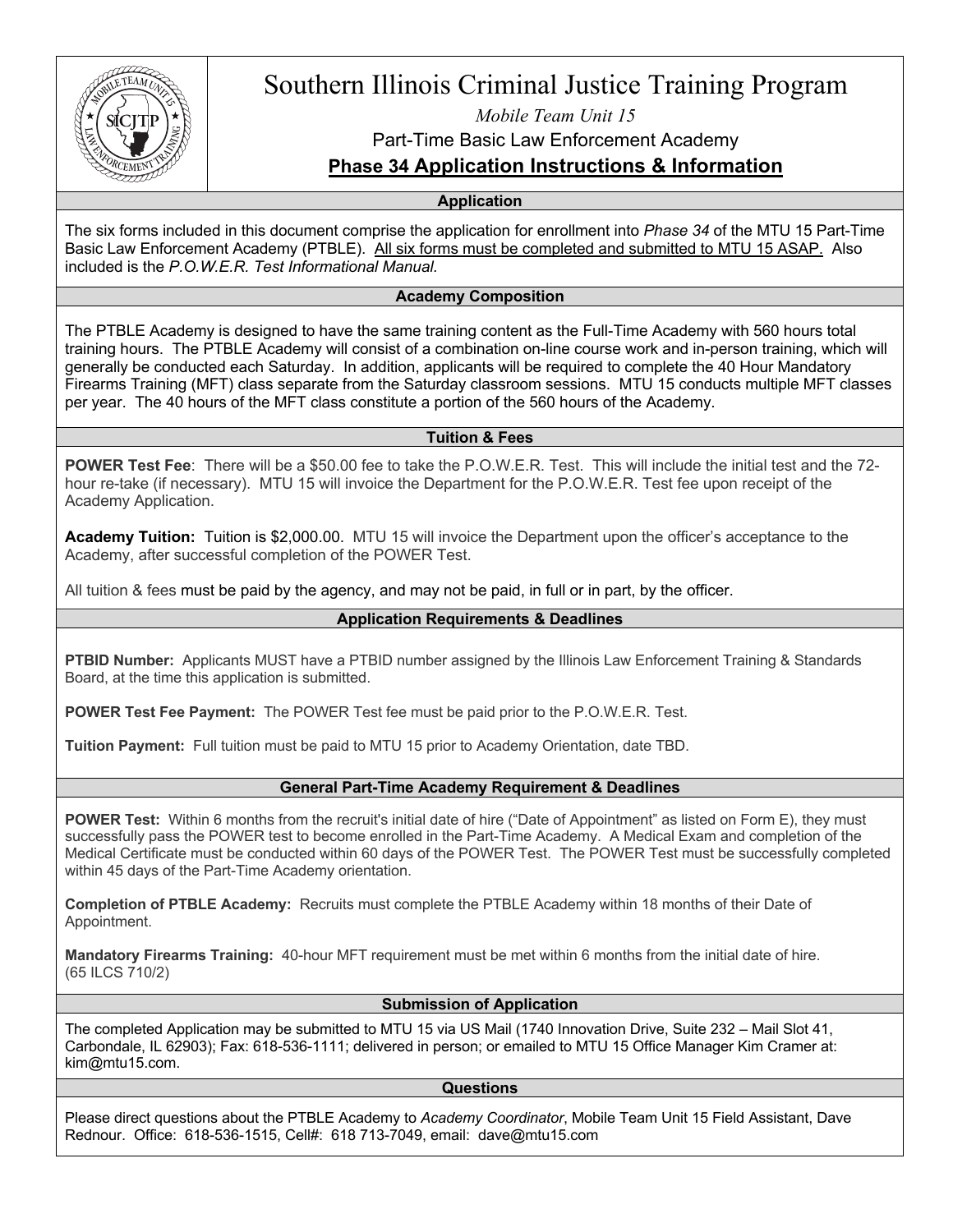

Southern Illinois Criminal Justice Training Program *Mobile Team Unit 15 Part-Time Basic Law Enforcement Academy*

## **INDEMNIFICATION AGREEMENT**

It is hereby agreed that in consideration of one of its employees,

\_\_\_\_\_\_\_\_\_\_\_\_\_\_\_\_\_\_\_\_\_\_\_\_\_\_\_\_\_\_\_\_\_\_\_\_\_\_\_\_\_\_\_\_\_\_\_\_\_\_\_ *Name*

being granted the opportunity of participating and engaging in police training, operations, functions and other activities sanctioned by *Southern Illinois Criminal Justice Training Program*,

> \_\_\_\_\_\_\_\_\_\_\_\_\_\_\_\_\_\_\_\_\_\_\_\_\_\_\_\_\_\_\_\_\_\_\_\_\_\_\_\_\_\_\_\_\_\_\_\_\_\_\_ *Department*

employing the above named trainee shall hold the *Southern Illinois Criminal Justice Training Program* harmless as to any injuries or damages incurred by said trainee as a result of such police training, operations, functions and other activities sanctioned by *Southern Illinois Criminal Justice Training Program,* regardless of fault or negligence on the part of any contractor, official or employee of *Southern Illinois Criminal Justice Training Program*, and shall further agree to indemnify the *Southern Illinois Criminal Justice Training Program* in full amount as to any judgement or claim awarded to said police trainee, his heirs, dependents and assigns for such injuries or damages sustained by said trainee during the official course of his temporary assignment to *Southern Illinois Criminal Justice Training Program*.

It is further agreed that should suit or claim be filed by said trainee alleging injury or damage as a result of said *Southern Illinois Criminal Justice Training Program*, operations, functions or other activities sanctioned by *Southern Illinois Criminal Justice Training Program*, reasonable notice of such suit or claim will be given to the employing Department or Agency of the affected trainee.

**IN WITNESS WHEREOF**, the undersigned has affixed his hand and seal:

| <b>Official's Name</b>      | Title |
|-----------------------------|-------|
|                             |       |
| <b>Official's Signature</b> | Date  |
|                             |       |

### **NOTICE**

This agreement must be signed by an official of the local governmental entity or by an official of the agency involved who has the legal authority to enter into such as agreement.